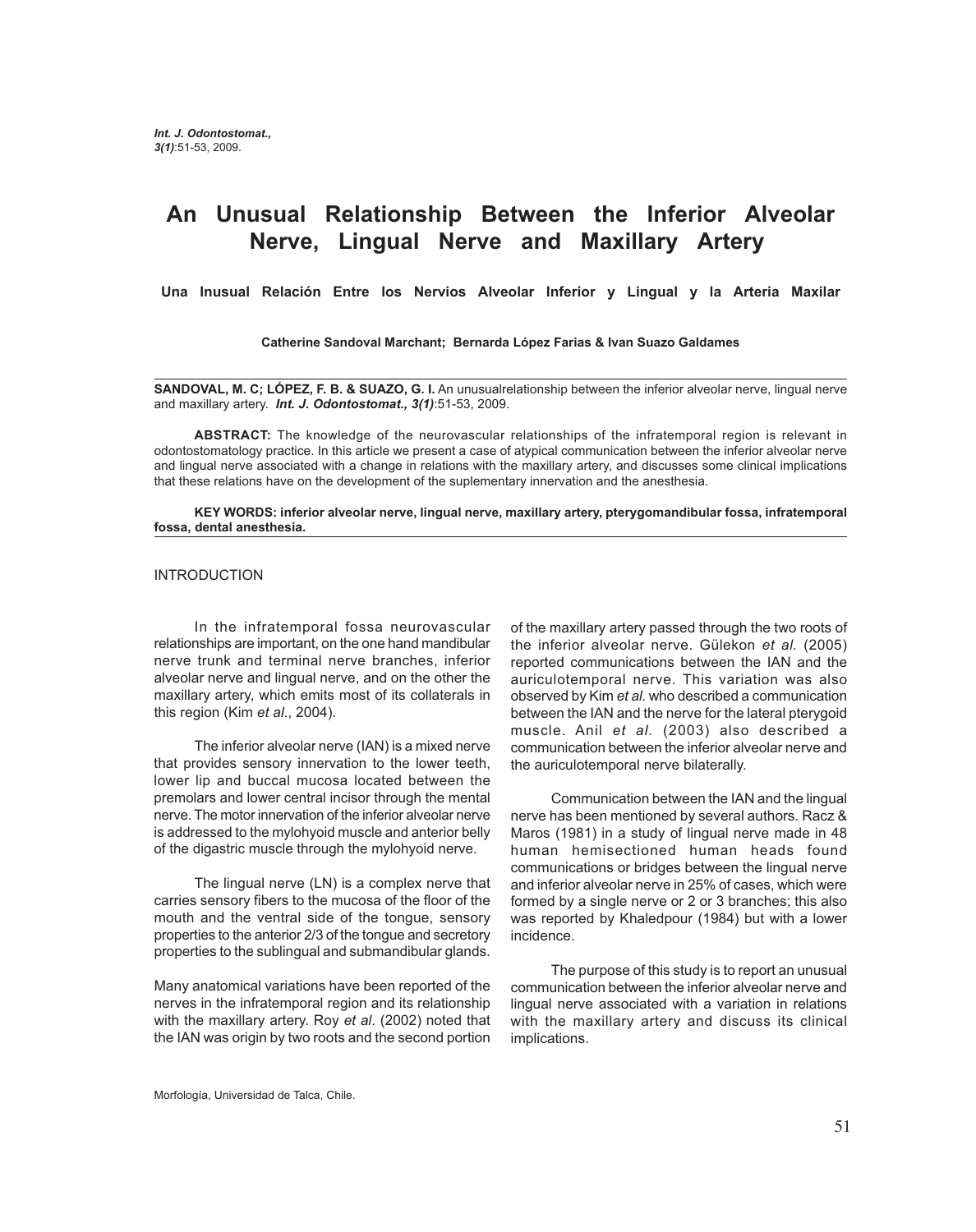## **CASE REPORT**

During routine dissection of a 54-year-old male cadaver, Spanish nationality, perfused with fixative solution based on formaldehyde and the arterial system filled with red latex, we observed a communication between the IAN and LN in the pterygomandibular space.

**Dissection procedure.** The tendon of the temporalis muscle was removed, was resected insertion of the masseter muscle and the coronoid process of the mandible was cut to expose the pterigomandibular space, after the pterygoid plexus and the lateral pterygoid muscle was removed. After these procedures the mandibular nerve were clearly visible, a communicating branch was found between the IAN and LN.

Using a digital caliper (0.01 mm) the characteristics of the communicating branch was analyzed.

**Communicating branch.** There was a communication between the inferior alveolar nerve and lingual nerve, this communicating branch or nerve bridge was originated with an angle of 30º from the IAN in direction of the LN, which enters with an angle of 45° and with a medial to lateral direction, from posterior-to-anterior and superior-to-inferior. The length was 10.65 mm and diameter of 0.91 mm, its origin was found to 22.76 mm from the bifurcation of IAN and the NL and 11.69 mm from the origin of the mylohyoid nerve, reaching to the lateral surface of the lingual nerve near the posterior edge it. The origin of the communication was 22.76 mm under the foramen ovale and their arrival in the lingual nerve was found to 35.9 mm from the foramen ovale (Fig. 1).

**Relations with the maxillary artery.** The maxillary artery was observed along the nerve juncture produced between the IAN and LN and the nervous bridge between the two, located 5.4mm from the foramen ovale, passing between the lingual nerve and inferior alveolar nerve (post to AIN and pre-LN) finishing in the top of the pterygopalatine fossa (Fig.1).



Fig 1. Neurovascular relationship image in the infratemporal region. MA= Maxillary artery; AIN= Alveolar inferior nerve; LN= Lingual nerve; CR= Comunicant ramus.

## **DISCUSSION**

In this report we describe the presence of a communicating branch between the IAN and the LN; for Racz & Maros this condition is considered an anatomical variations with a prevalence of 16.6%, through this route sensory fibers from the IAN can be distributed by the regions innervated by the LN generating supplementary innervation clinically relevant for surgical procedures in the paralingual space.

The contribution of parasympathetic fibers from the LN to the IAN is also likely; this innervation may participate in the mechanism of secretion of the lower labial salivary glands and may explain the presence of secretion in the absence of efferents input from the otic ganglion to the IAN. This communication also suggests the passage of the IAN-sensitive fibers, this situation has been reported for other nerves and considered clinically relevant for the supplementary innervation of the lower molars (Sandoval *et al.,* 2008; Suazo *et al*., 2008).